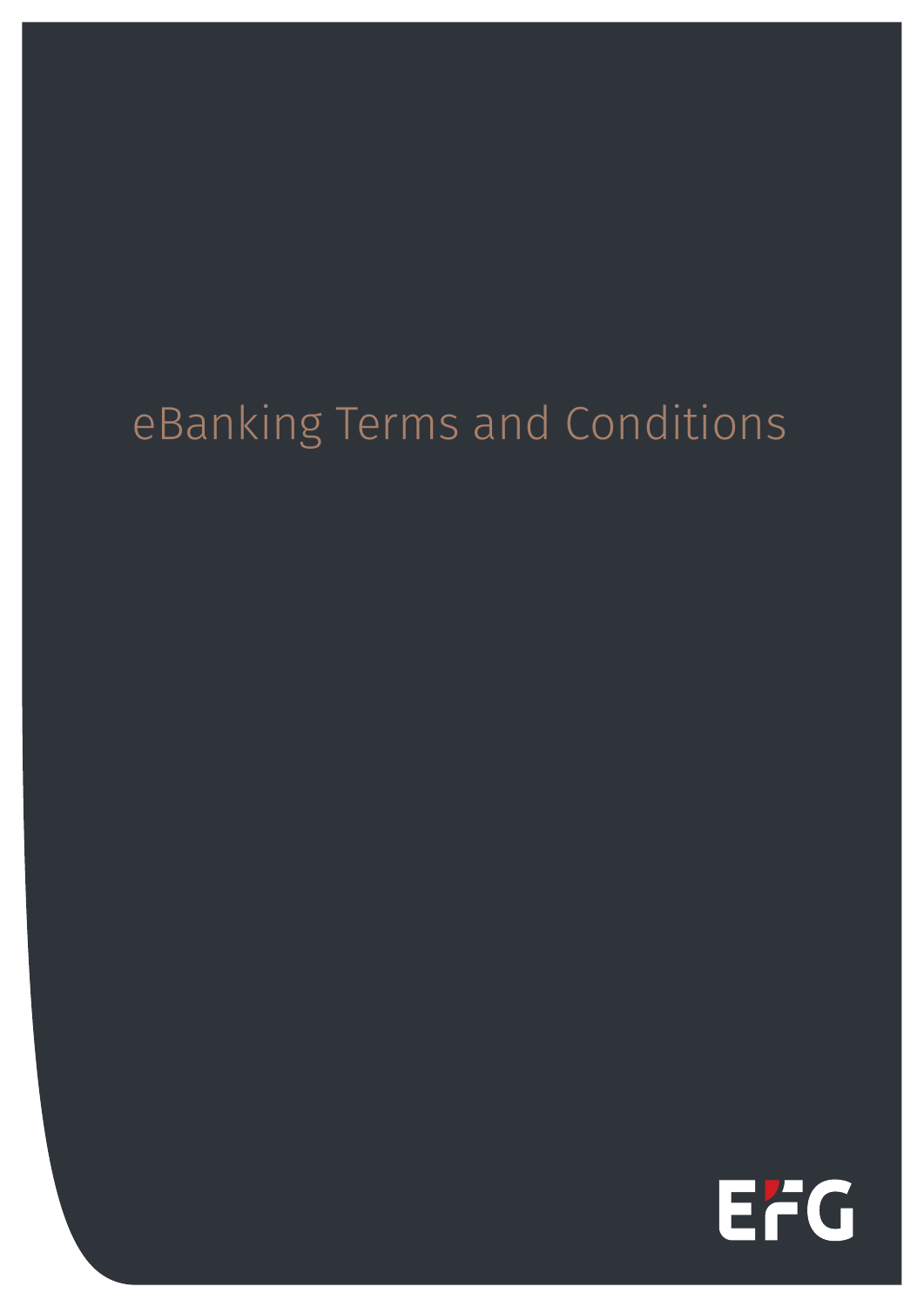# eBanking Terms and Conditions

These Terms and Conditions set out the basis on which We provide you with eBanking services. You should read these Terms and Conditions carefully before signing the Bank Account(s) Application Form and retain a copy for future reference.

# Section D: Terms and Conditions

# 1. Terms and conditions

- 1.1 These are the terms and conditions for the use of our online service, which allows you to access our online banking service and our online investment service.
- 1.2 Our online banking service allows you to view the status of the bank Accounts which you hold with us and, unless you have elected to use our online banking service on a 'view only' basis, to carry out transactions on your Accounts.
- 1.3 Our online investment service allows you to view your investments held in our dealing and custody service and, where we manage your investments on your behalf, in our discretionary investment management service.
- 1.4 These terms and conditions supplement, and should be read together with, our general banking terms and conditions where they relate to our online banking service.
- 1.5 Where you also have an investment account with us under which we provide our dealing and custody service, or where we manage investments on your behalf under our discretionary management service, these terms and conditions also supplement, and should be read together with, our Terms and Conditions for Dealing and Custody Service and, where applicable, our Discretionary Investment  $22$ Management Agreement where they relate to our online investment service.
- 1.6 Words and expressions which are given a special meaning in our general banking terms and conditions will have the same meanings when used in these terms and conditions where they relate to our online banking service. Words and expressions which are given a special meaning in our Terms and Conditions for Dealing and Custody Service and, where applicable, our Discretionary Investment Management Agreement will have the same meanings when used in these terms and conditions where they

relate to our online investment service.

- 1.7 References in these terms and conditions to 'we', 'us' and 'our' are references to EFG Private Bank Limited in relation to our online banking service and our online investment service if we manage your investments.
- 1.8 If there is any inconsistency between these terms and conditions and our general banking terms and conditions, then our general banking terms and conditions will apply unless the difference relates to your use of our online banking service.
- 1.9 If there is any inconsistency between these terms and conditions and our Terms and Conditions for Dealing and Custody Service and, where applicable, our Discretionary Investment Management Agreement, then our Terms and Conditions for Dealing and Custody Service and, where applicable, our Discretionary Investment Management Agreement will apply unless the difference relates to your use of our online investment service.
- 1.10 You should keep these terms and conditions in case you need to refer to them in the future. We will provide additional copies of these terms and conditions at any time you ask for them.

# 2. Use of our online service

- 2.1 To use our online service you must have registered to use the service.
	- You or any authorised agent may use our online banking service to access such facilities as we may make available from time to time. These may include the ability to:
		- 2.2.1 view the balance and recent transactions on your Account;
		- 2.2.2 instruct us to transfer money from your Account, subject to any daily transaction limit which we apply to our online banking service from time to time;
		- 2.2.3 send us, and receive from us, secure messages relating to your Account.
		- If you register for our online service and have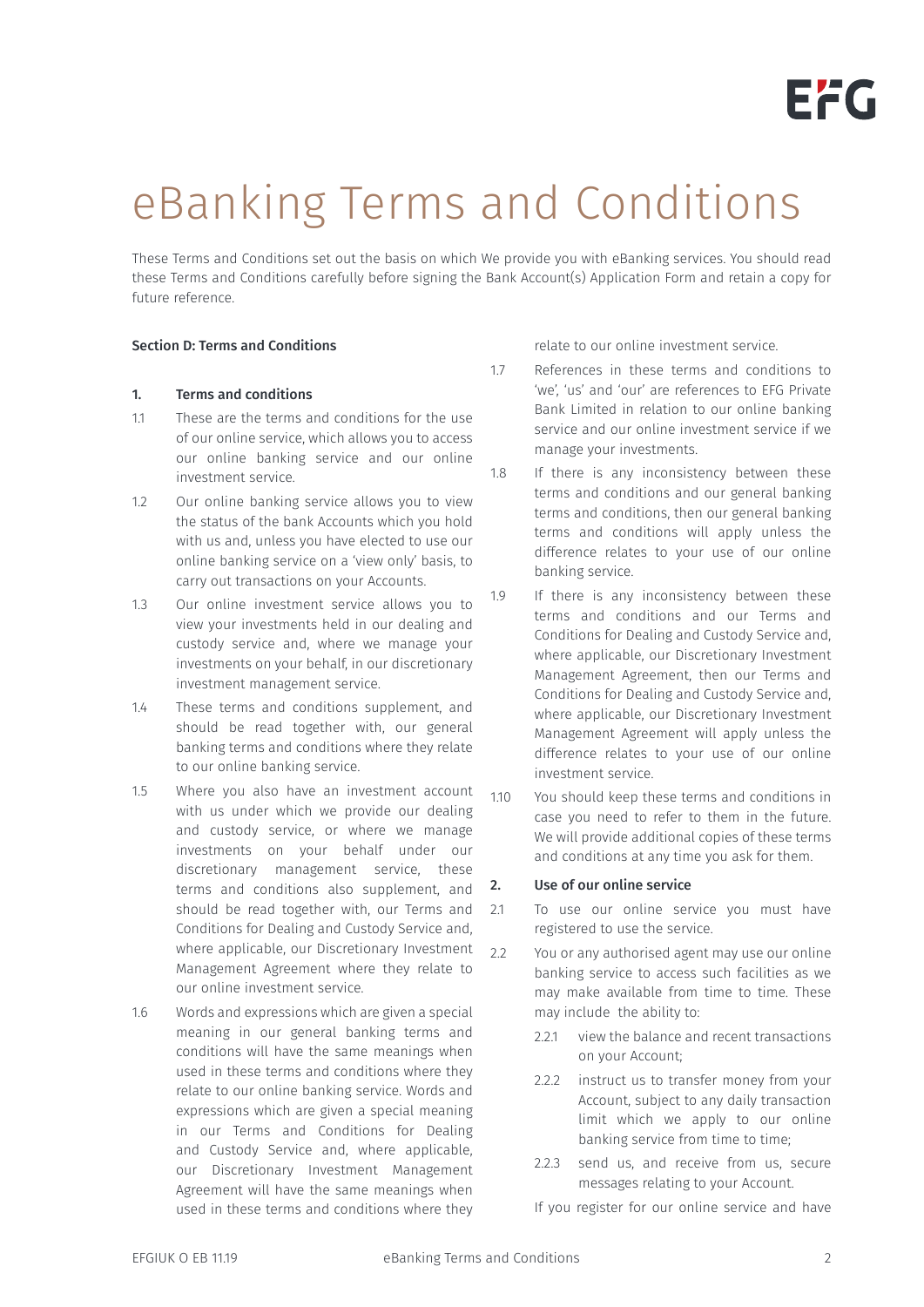

more than one Account with us, you will be able to use our online banking service in relation to each of your Accounts.

- 2.3 If you wish, you can register to use our online banking service on a 'view only' basis, which will allow you to see your balance and recent transactions on your Account but which does not allow you to instruct us to transfer money from your Account.
- 2.4 You may use our online investment service to access such facilities as we may make available from time to time. These may include the ability to:
	- 2.4.1 view the valuation of, and transactions on, your investment account;
	- 2.4.2 view contract notes and statements setting out details of transactions made on your investment account;
	- 2.4.3 view details of cash balances held in your investment account;
	- 2.4.4 send us, and receive from us, secure messages relating to your investment account
- 2.5 Our online investment service is a 'view only' facility. This means that you will be able to see a valuation of your investment account, details of cash balances and details of transactions and statements, but you will not be able to give us instructions relating to your investments or investments which you would like to buy or sell.
- 2.6 We can make changes to the services available through our online service at any time. If we do this, we will give you notice telling you about the changes. We will give you notice by writing to you or, if you have elected to use our paperless service, by saving it in your e-documents folder

### 3. Online banking service - Nature of Account holder

#### *Sole and joint Accounts*

3.1 For sole and joint Accounts, each Account holder and any Authorised Signatory may register to use our online banking service. In addition, if a third party has been granted 'information only' access to your account then you may provide them with 'view only' online access to your account. Each Account holder and Authorised Signatory will be able to use the service independently.

> Where you have told us in the Banking Mandate that we may only act on the instructions of two

or more joint Account holders or Authorised Signatories, we will only act on instructions given through our online banking service if those instructions are given by the required number of people and will not treat an instruction as received until this time. Similarly if we are given an instruction by one Account holder or Authorised Signatory and you have told us that we may only act on the instructions of two or more joint Account holders or Authorised Signatories, we may ask the other Account holders or Authorised Signatories to confirm the instruction so that the instruction is given by the required number of joint Account holders or Authorised Signatories. We may ask the other Account holders or Authorised Signatories to confirm the instruction by sending them a message which they will be able to read and respond to when they next log on to our online banking service.

#### *Corporate entities, trusts and other legal bodies*

- 3.2 Any Authorised Signatory of a corporate entity, trust or other legal body or Entity may register to use our online banking service. In addition, if a third party has been granted 'informationonly' access to your account then you may provide them with 'view only' online access to your account.
- 3.3 Each Authorised Signatory will be able to use the service independently. Where you have told us that we may only act on the instructions of two or more joint Authorised Signatories in the Banking Mandate, we will only act on instructions given through our online banking service if those instructions are given by the required number of Authorised Signatories and will not treat an instruction as received until this time. If we are given an instruction by one Authorised Signatory and you have told us that we may only act on the instructions of two or more Authorised Signatories, we may ask the other Authorised Signatories to confirm the instruction so that the instruction is given by the required number of Authorised Signatories. We may ask the other Authorised Signatories to confirm the instruction by sending them a message which they will be able to read and respond to when they next log on to our online banking service.

#### *Authorised signatories*

3.4 Where there is an Authorised Signatory on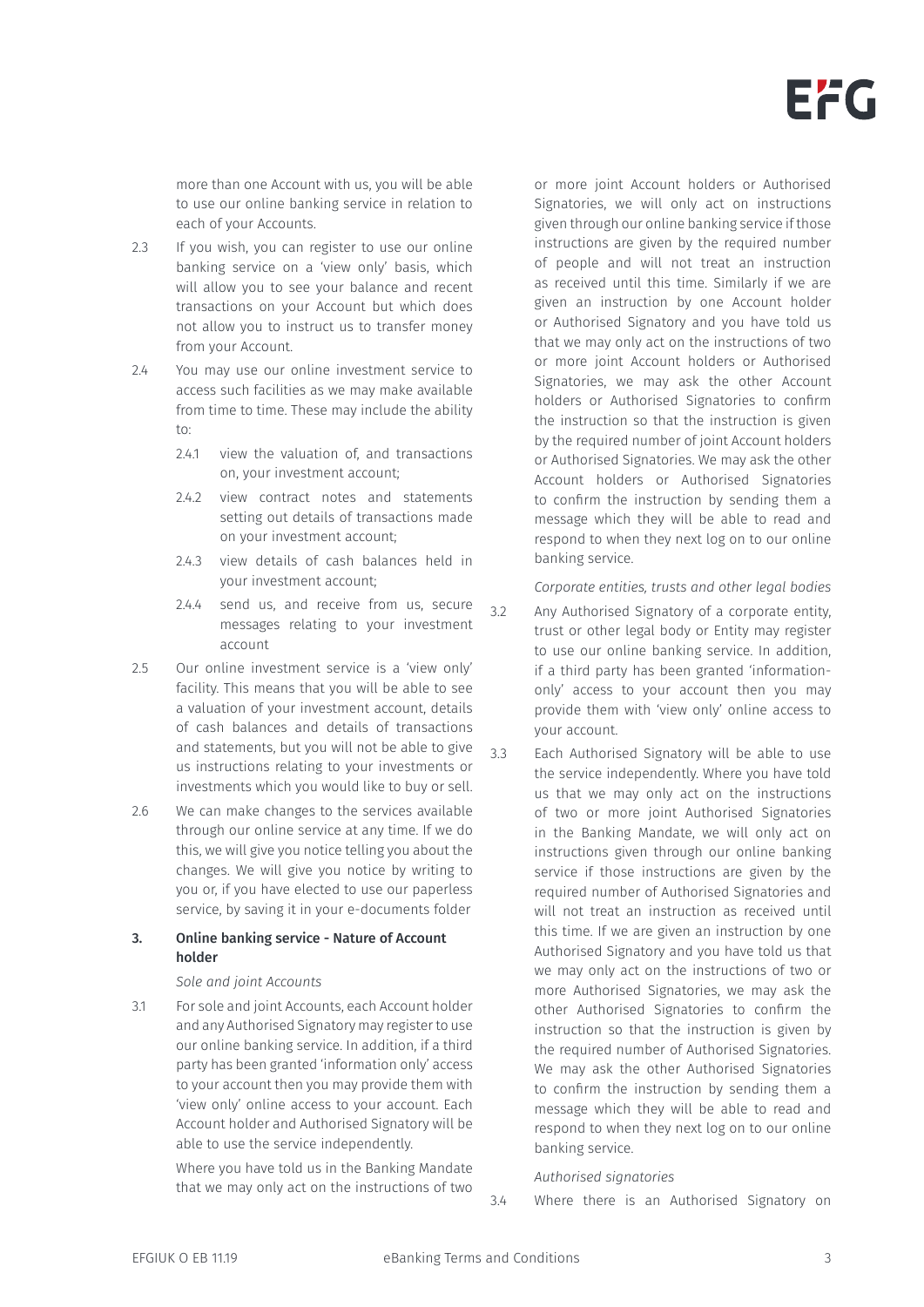your Account, references to 'you' will include those Authorised Signatories where the context allows this. For example, references to 'you' in paragraph 5 (Keeping your security details safe) and the requirements in paragraph 9 to only access our online service through a trustworthy network and device and to ensure that any computer or other device through which our online service is accessed has up-to-date virus protection should be read as including the Authorised Signatories on your Account. You will ensure that, to the extent applicable, your Authorised Signatories comply with these terms and conditions. In addition, if you allow third parties to access your account on a 'view only' basis, you will ensure that, to the extent applicable, those third parties also comply with these terms and conditions. This particularly applies to paragraph 5 (Keeping your security details safe) and the requirement in paragraph 9 to only access our online service through a trustworthy network and device and to ensure that any computer or other device through which our online service is accessed has up-todate virus protection.

#### 4. Accessing our online service

- 4.1 We will give you instructions and guidance on how to access our online service when you register for use of the service. We may also notify you of further instructions and guidance from time to time by putting these on the website through which you access our online service or by writing to you. You must follow any instructions and guidance which we give you in relation to your use of our online service.
- 4.2 Except when it is suspended, you may use our online service 24 hours a day.
- 4.3 To access our online service, you must use the security details which we give you when you register for our online service and such other security details as we require and notify to you from time to time. Security details which we require may include:
	- 4.3.1 a user name and a password which you will be asked to change at initial log-in;
	- 4.3.2 a security code which will either be sent to you either via a smart-phone application or via a 'hard token' which provides the code when you log on
	- 4.3.3 such other security arrangements which we may notify to you from time to time.

We will give you a password when you register to use our online service but when you log on you will be required to change this to a password which is easier for you to remember.

#### 5. Keeping your security details safe

- 5.1 You must memorise your security details and must not write these down on any documents relating to your Account. If you do write down any of your security details, you must disguise these so that they cannot be recognised by anyone else. You must safely destroy any correspondence which you receive from us which give you any of your security details.
- 5.2 You must not tell anyone else any of your security details or let anyone else use your security details or access your Account online. You must take care to make sure that no-one can discover your security details.
- 5.3 When you are using a computer in a public place you must make sure that no one else can see your security details.
- 5.4 You must log out of our online service when you leave your computer or other device which you use to access our online service unattended and before letting anyone else use your computer. For your security, we may log you out of our online service automatically after a period of inactivity.
- 5.5 You must not tell us or any third party any of your security details. We will never ask for your password in any communication. If you are asked for any of your security details, this should be reported to the Head of Compliance at EFG Private Bank, Leconfield House, Curzon Street, London W1J 5JB.
- 5.6 You must tell us immediately if you find out that your security details are known by anyone else or if you think that they may have been used by someone else.
- 5.7 You agree that we may inform the police or any regulatory body if there has been any misuse or alleged misuse of your security details or our online service. If you claim not to have authorised any transaction made on your Account using our online banking service, you must cooperate with us and the police in relation to any investigation into the transaction.
- 5.8 You will be liable for transactions on your Account which are carried out using our online banking service, and for resulting charges and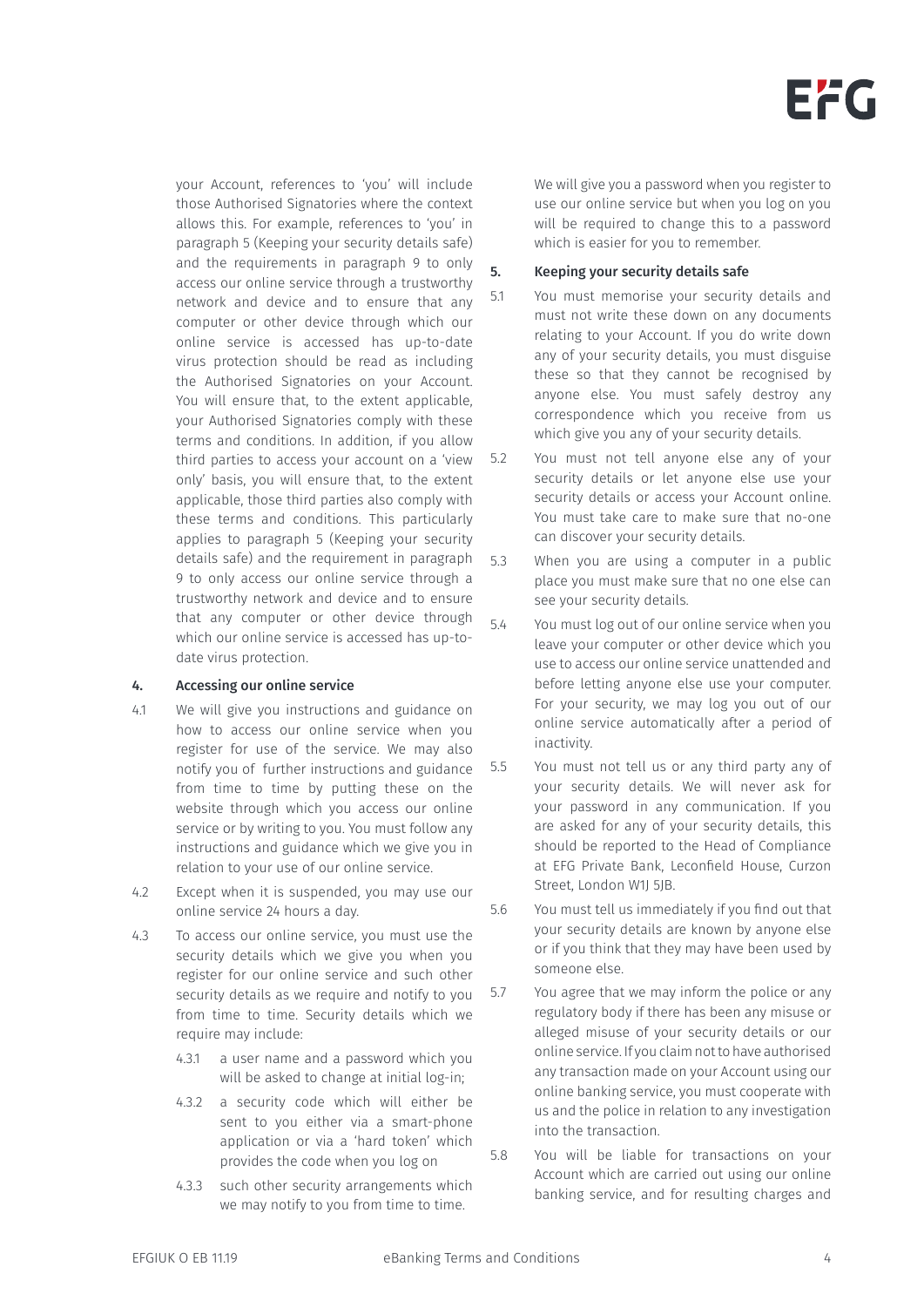interest incurred on the Account if:

- 5.8.1 you misuse, or are fraudulent in your use of, the online banking service;
- 5.8.2 the transaction is carried out by someone else who you have disclosed your security details to; or
- 5.8.3 you do not follow any instructions or security procedures which we notify to you from time to time.

#### 6. Carrying out transactions using our online banking service

- 6.1 If you have registered for the service, you may log on to our online banking service to carry out transactions on your Account.
- 6.2 The transactions which you will be able to carry out on your Account will be determined by us from time to time and may include:
	- 6.2.1 instructing us to pay money to another account which you hold with us or to pay money to a third party; and
	- 6.2.2 setting up regular payments from your Account.
- 6.3 We will only act on an instruction given to us using our online banking service if you have entered your security details. Using your security details to access the service is your authorisation to act on instructions which you give us using our online banking service. Provided that your security details have been correctly entered we will not be required to make any further checks in relation to verifying your identity before auctioning a transaction which you ask us to make using our online  $7.$ banking service.
- 6.4 We are not obliged to act on any instruction, or may delay acting on an instruction, where the instruction involves any transaction or transactions which exceed any daily transaction limit which we apply to your use of our online banking service from time to time.
- 6.5 We are not obliged to act on any instruction using given using our online service where we have reasonable grounds for believing that the instruction has not been given by you or an Authorised Signatory or where we are not 7.3 satisfied that carrying out the instruction would comply with our anti-money laundering policy (including, where applicable, where we require any clarification of the rationale for carrying out

the instruction).

6.6 Term 11 of our general banking terms and conditions will apply to any transactions on your Account which carry out using our online banking service. In particular, Term 11 of our general banking terms and conditions:

- 6.6.1 describes circumstances in which we can refuse to act on your instructions;
- 6.6.2 sets out the information which we will need to make a payment from your Account and what we will do if you provide us with incorrect information;
- 6.6.3 tells you how you can cancel an instruction;
- 6.6.4 sets out our liability for unauthorised transactions on your Account; and
- 6.6.5 sets out our responsibility for carrying out your instructions correctly.

In accordance with Term 11 of our general banking terms and conditions, we will generally treat your instruction as received when we actually receive it unless your instruction is to make a payment in the future or if your instruction is received after the cut- off time on a business day or on a day which is not a business day, in which case the instruction will be treated as received by us at the start of the next business day. If you instruct us to make a payment in the future, your instruction will be treated as received by us on the date on which the payment is to be made by us to the recipient's bank.

#### Suspension of use of our online service

- 7.1 We may suspend your use of our online banking service, or deactivate your security details, if any of the circumstances described in Term 9.4 of our general banking terms and conditions apply.
- We may withdraw or suspend our online service if we need to carry out maintenance on, or improvements to, our website. We will give prior notice of any planned maintenance on our website if we can but this may not be possible if the maintenance is urgent or because of circumstances beyond our control.
- Where an Account is held in joint names and we are told about a dispute between the Account holders we may suspend the Account holders' access to our online banking service in relation to that joint Account.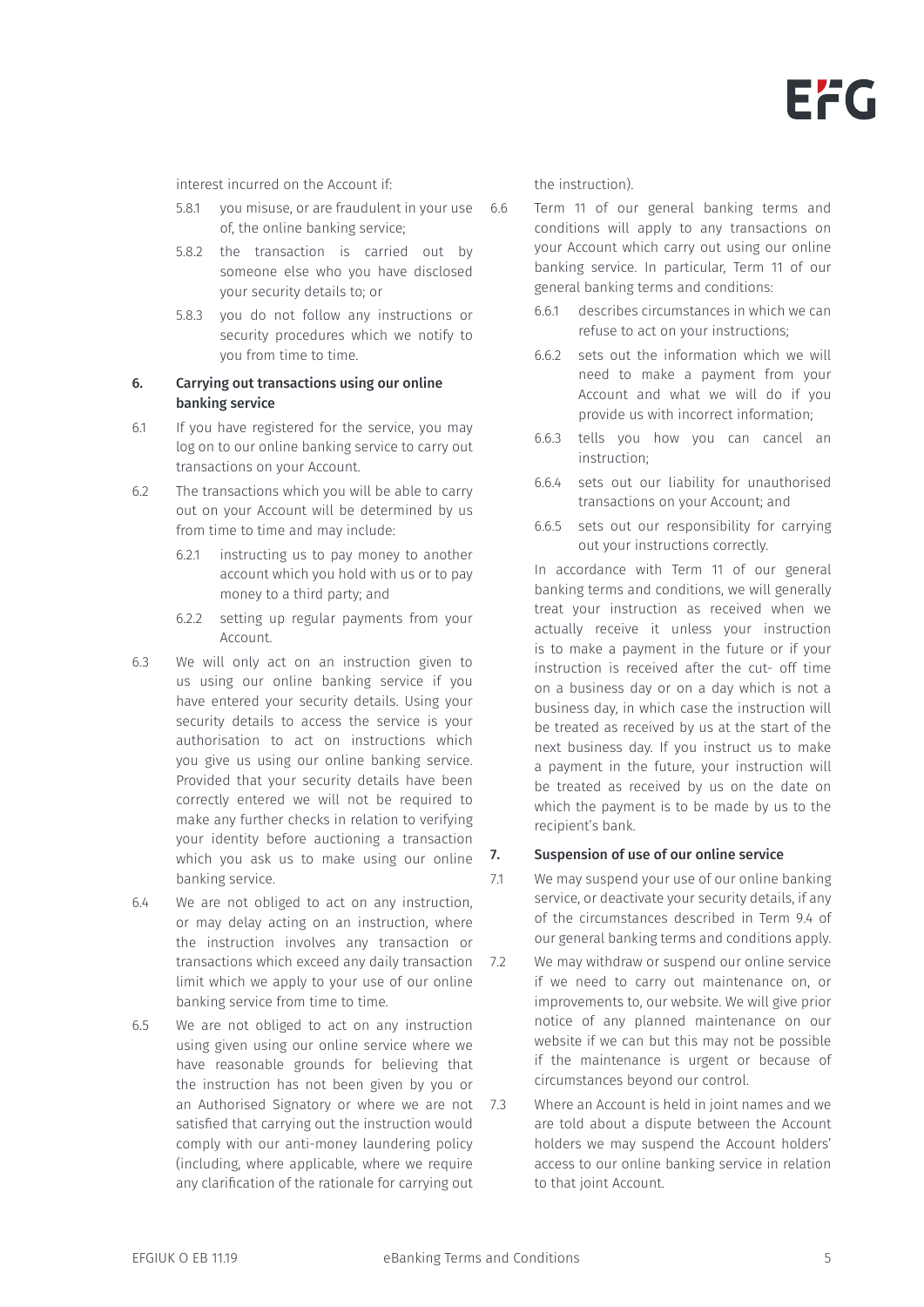7.4 If we suspend your use of our online banking service, we will notify you beforehand and tell you our reasons for doing this unless we are unable to contact you or to do so would compromise our security procedures or be unlawful. If we are unable to contact you beforehand we will, where possible, contact you and tell you our reasons afterwards.

#### 8. Paperless service

- 8.1 You can elect, using our online service, to register for our paperless service. If you elect for this service, we will stop sending you statements and other regular communications by post but they will be available for you to view, download and print using our online service.
- 8.2 If you elect to use our paperless service, we may make any documents available to you in electronic format instead of by post, including:
	- 8.2.1 Account statements;
	- 8.2.2 credit and debit advices;
	- 8.2.3 confirmations;
	- 8.2.4 general correspondence;
	- 8.2.5 demands for payment; and
	- 8.2.6 investment account statements, valuations and contract notes.
- 8.3 If you have elected for our paperless service and cannot access a document which you expect to be able to view and download, you must inform us promptly.
- 8.4 If you elect to use our paperless service, you can switch back to receiving paper statements at any time.
- 8.5 You should carefully check your Account statements and other documents which we make available to you electronically in relation to your Account or your investment account and must inform us immediately if you become aware of any error on your Account or investment account or any transaction on your Account which you do not think has been authorised.

### 9. Responsibility for equipment needed to use the service and our liability for technical failures

9.1 It is your responsibility to ensure that our online service is only accessed through a trustworthy network and device. We strongly recommend that you avoid using any internet banking service via devices or computers that are not under your own control.

9.2 It is your responsibility to ensure that your computer or other device which you use to access our online service meets any minimum specification requirements which we set from time to time. If we change those requirements and your computer or other device becomes incompatible with our online service or means that you cannot access all aspects of the service, it is your responsibility to update or replace your computer or other device.

9.3 You should ensure that your computer or other device has up-to-date and active security software including anti-virus protection. The internet is a public network and is not a completely safe method of communication.

> While we will take all reasonable steps to keep our online service free from viruses we cannot guarantee that this will be the case. We will not be responsible for any loss which you suffer if your computer or other device, or if any of the information which you store on it, is damaged as a result of a virus or corrupt file unless we are negligent or act deliberately with an intention of causing you harm.

9.4 We will not be liable if you are unable to use our online service because of any failure of computer equipment or any failure of the internet or for any circumstance which is abnormal and unforeseeable and beyond our reasonable control, and which would not have been avoidable despite all efforts to the contrary.

#### 10. Termination of online service

- 10.1 You can end your use of our online service by speaking to your client relationship manager. If you end your use of the service, we will still process any instructions which you have given using our online banking service and which we have received but not yet acted on.
- 10.2 We may end or suspend your use of our online banking service at any time by giving you at least 2 months' notice but may end or suspend your use of our online banking service immediately if there are exceptional circumstances as set out in paragraph 10.3.

10.3 We may end or suspend your use of our online banking service immediately if there are exceptional circumstances, including if:

10.3.1 you have operated your Account or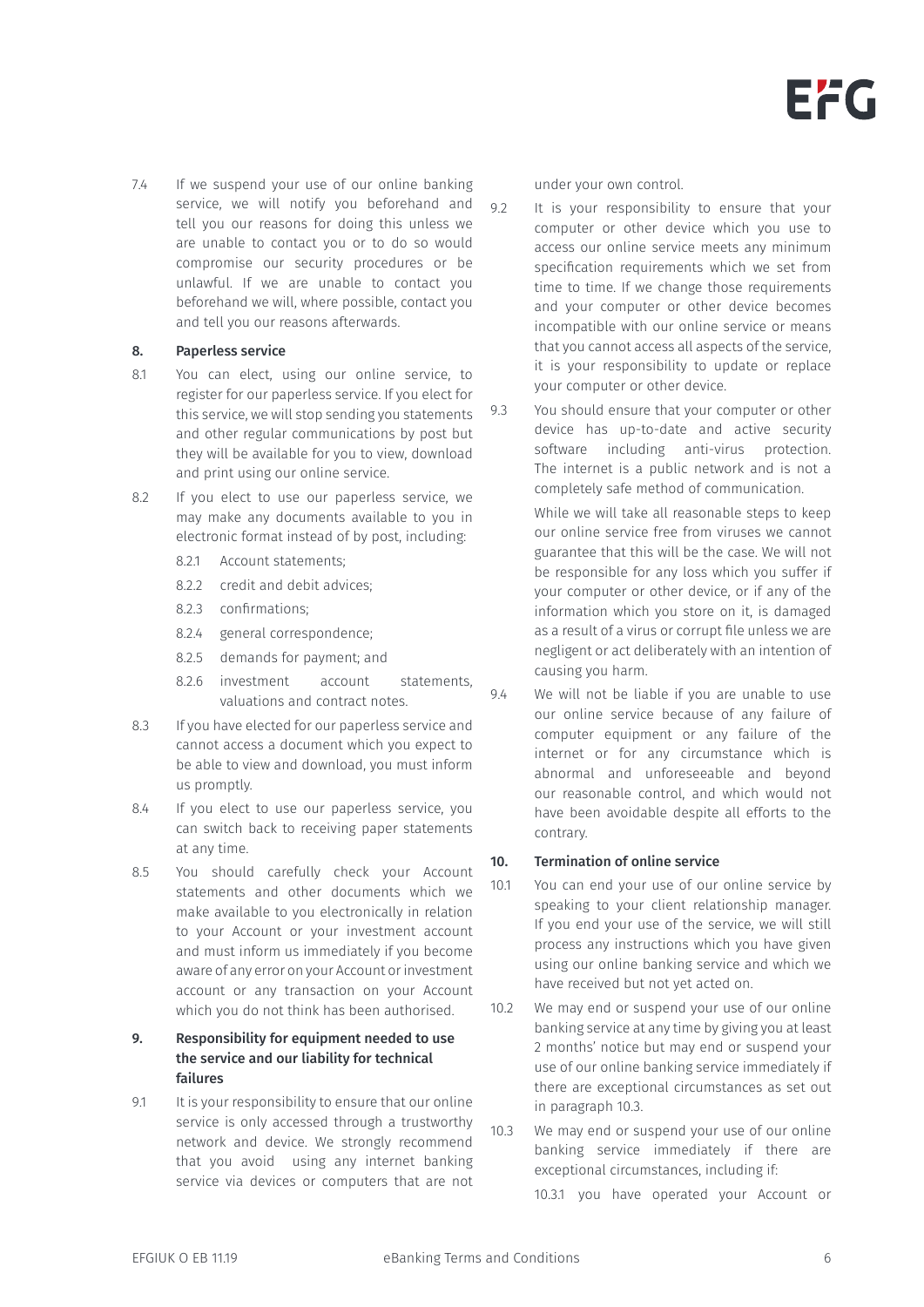# EFG

our online banking service illegally or fraudulently;

- 10.3.2 we consider that this is necessary or desirable for security reasons (for example, if we believe that the security of our systems or access to your Account may be, or may have been, compromised); or
- 10.3.3 you breach these terms and conditions in a material or persistent way.
- 10.4 Your access to our online banking service will end automatically if you close all of your Accounts with us.